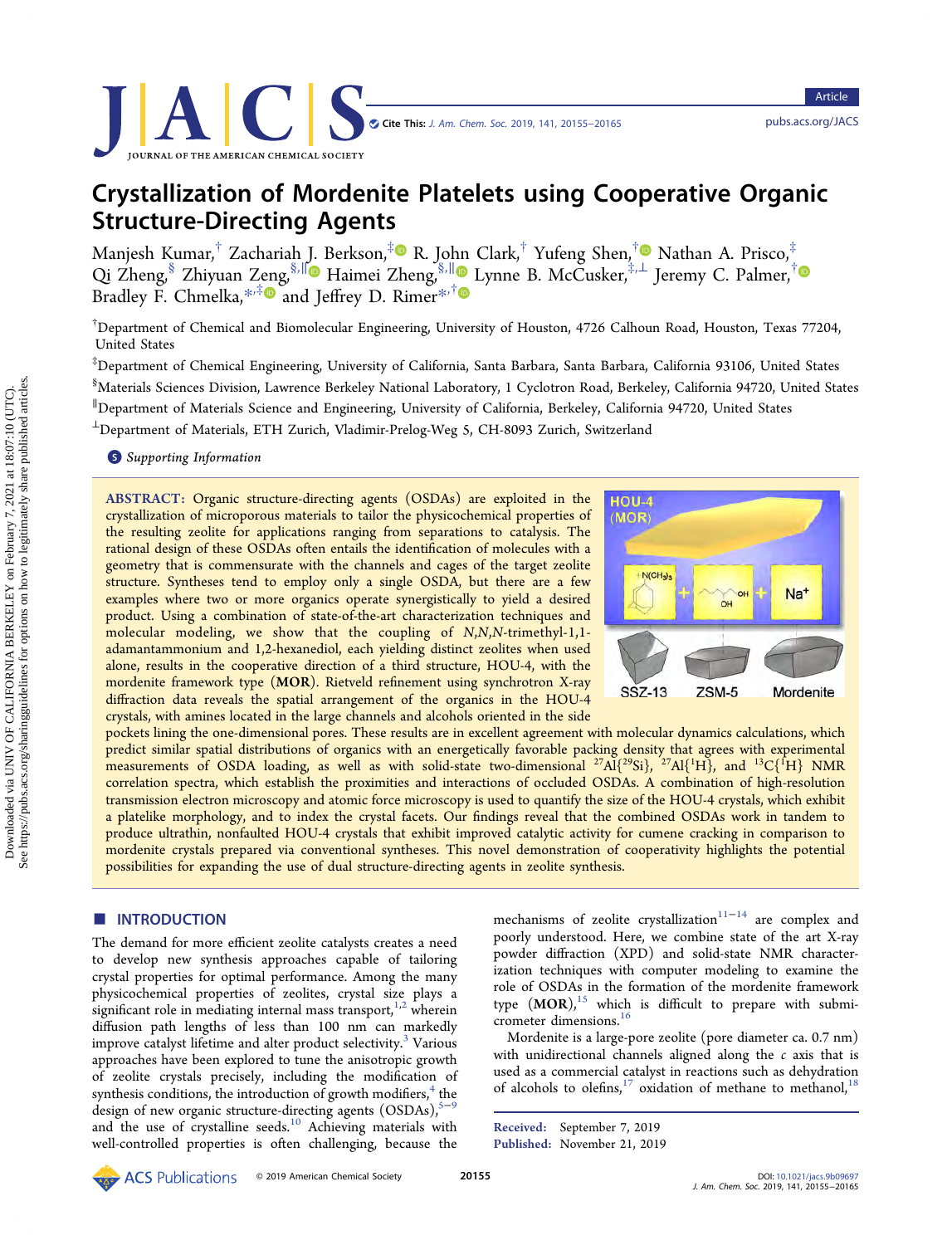(hydro)isomerization,<sup>19</sup> cracking,<sup>[20](#page-9-0)</sup> alkylation,<sup>[21](#page-9-0)</sup> and carbonylation. $^{22}$  Prior studies have attributed the catalytic activity of mordenite to the intersection of 12-ring channels with 8-ring side pockets ([Figure S1\)](http://pubs.acs.org/doi/suppl/10.1021/jacs.9b09697/suppl_file/ja9b09697_si_001.pdf) that facilitate shape-selective reactions; however, mordenite is highly susceptible to deactivation owing to mass transport limitations imposed by its one-dimensional pores and large channels that facilitate the formation of polyaromatics (i.e., coke precursors). The reported syntheses of mordenite typically yield large crystallites with sizes that range from 5 to 20  $\mu$ m and with stacking faults that alter the placement of 8-ring pockets within the channels.<sup>[23,24](#page-9-0)</sup> Postsynthesis modification to introduce mesoporosity is one way of mitigating internal diffusion limitations.<sup>[25](#page-9-0)</sup> Alternatively, the synthesis of crystallites with submicrometer dimensions of the [001] facet can extend the catalyst lifetime. Suib and co-workers have reported sizes as small as 40−60 nm using complicated synthesis protocols that include the use of crystalline seeds,  $26$  alcohol additives, and/or microwave heating.<sup>[27](#page-9-0)</sup> Mordenite nanorods (ca. 10  $\times$  100 nm) have been synthesized using seeds or cationic gemini surfactants by Xiao<sup>[28](#page-9-0)</sup> and Ryoo<sup>[29](#page-9-0)</sup> and their co-workers, respectively. These syntheses have resulted in nanometersized domains within larger aggregates, which similarly involve limitations in internal mass transport.

A combination of inorganic and organic structure-directing agents are often used in zeolite syntheses to regulate the kinetics of crystallization. $30$  The synthesis of most zeolites requires the use of OSDA molecules with sizes and shapes that are commensurate with the cages/channels of the target zeolite, thereby facilitating the generation of the desired porous structure.<sup>7</sup> OSDAs are occluded within the framework and are typically removed by postsynthesis calcination. It is common practice to use a single OSDA. In select cases, OSDAs can form clusters (e.g., dimers or aggregates) to stabilize the framework[.31](#page-10-0),[32](#page-10-0) Few syntheses employ two or more different OSDAs. Examples often involve scenarios where only one organic functions as the OSDA and the other alters properties such as crystal size or habit but is a bystander for structure direction.<sup>[33](#page-10-0)</sup> Combinations of OSDAs have also been used to prevent polymorphism in order to improve product purity.<sup>34</sup> Wright and co-workers have demonstrated for zeotypes, such as STA-20, that two organics may be necessary to achieve a desired crystalline phase.<sup>[35](#page-10-0)</sup> In such cases, the OSDAs act cooperatively to produce a product that could not be achieved with either one alone.

Herein, we demonstrate how two OSDAs (one bearing a quaternary amine group and the other an alcohol) cooperatively direct the formation of mordenite crystals with an ultrathin platelet morphology unlike that obtained with conventional methods. The synthesis condition selected for this study produces two different framework types (MFI- or CHA-type zeolites) when each OSDA is used separately; however, the combination of organics yields mordenite. In order to elucidate the spatial distribution of organics within the channels and side pockets of the mordenite crystals, we used a combination of high-resolution electron microscopy, spectroscopy, and diffraction techniques coupled with molecular modeling to show how the distinct combination of OSDAs works synergistically to direct the mordenite framework structure. A parametric evaluation of synthesis conditions reveals that the judicious selection of OSDAs and growth media and conditions is critical to the formation of mordenite.

# ■ RESULTS AND DISCUSSION

Our findings have shown that two OSDAs, N,N,N-trimethyl-1,1-adamantammonium (TMAda+) and 1,2-hexanediol  $(D6<sub>12</sub>)$ , work cooperatively to yield a MOR-type zeolite, referred to hereafter as HOU-4. TMAda<sup>+</sup> is a well-documented OSDA for commercial SSZ-13 (CHA) (Figure 1A). The same



Figure 1. OSDA(s), corresponding zeolite structure, and representative scanning electron micrograph for (A) SSZ-13 (CHA) prepared with TMAda<sup>+</sup>, (B) ZSM-5 (**MFI**) prepared with  $D6_{1,2}$  or  $Na^+$  ions, and (C) HOU-4 (MOR) prepared with TMAda<sup>+</sup> and  $D6_{1,2}$ . Scale bars equal 1  $\mu$ m. (D) X-ray powder diffraction patterns of the solid precipitates obtained after 6 days of hydrothermal treatment at 180 <sup>o</sup>C [\(Table S1](http://pubs.acs.org/doi/suppl/10.1021/jacs.9b09697/suppl_file/ja9b09697_si_001.pdf)) confirming the formation of SSZ-13 (blue), ZSM-5 (green), and HOU-4 (red). The structure of HOU-4 was confirmed using a reference pattern for mordenite (black). Reflections corresponding to a quartz impurity in the HOU-4 sample [\(Figure](http://pubs.acs.org/doi/suppl/10.1021/jacs.9b09697/suppl_file/ja9b09697_si_001.pdf) [S6](http://pubs.acs.org/doi/suppl/10.1021/jacs.9b09697/suppl_file/ja9b09697_si_001.pdf)) are labeled with diamonds. The presence of quartz is attributed to excess silica in the reaction mixture. Parametric studies reduced the quantity of quartz but were unable to eliminate the impurity entirely (see the [Supporting Information](http://pubs.acs.org/doi/suppl/10.1021/jacs.9b09697/suppl_file/ja9b09697_si_001.pdf) for more details).

synthesis using only  $D6_{1,2}$  results in ZSM-5 (MFI) (Figure 1B), whereas an organic-free synthesis with  $Na<sup>+</sup>$  as an inorganic structure-directing agent also yields ZSM-5 ([Figures](http://pubs.acs.org/doi/suppl/10.1021/jacs.9b09697/suppl_file/ja9b09697_si_001.pdf) [S2 and S3](http://pubs.acs.org/doi/suppl/10.1021/jacs.9b09697/suppl_file/ja9b09697_si_001.pdf)). Interestingly, the combination of  $D6_{1,2}$  and TMAda<sup>+</sup> in solutions containing Na<sup>+</sup> produces HOU-4 (Figure 1C and [Figure S4\)](http://pubs.acs.org/doi/suppl/10.1021/jacs.9b09697/suppl_file/ja9b09697_si_001.pdf). Thus, we observe that individual OSDAs and their binary combination generate three different zeolites (Figure 1D): ZSM-5 is a three-dimensional medium-pore zeolite, SSZ-13 is a three-dimensional small-pore zeolite, and mordenite is a one-dimensional large-pore zeolite. The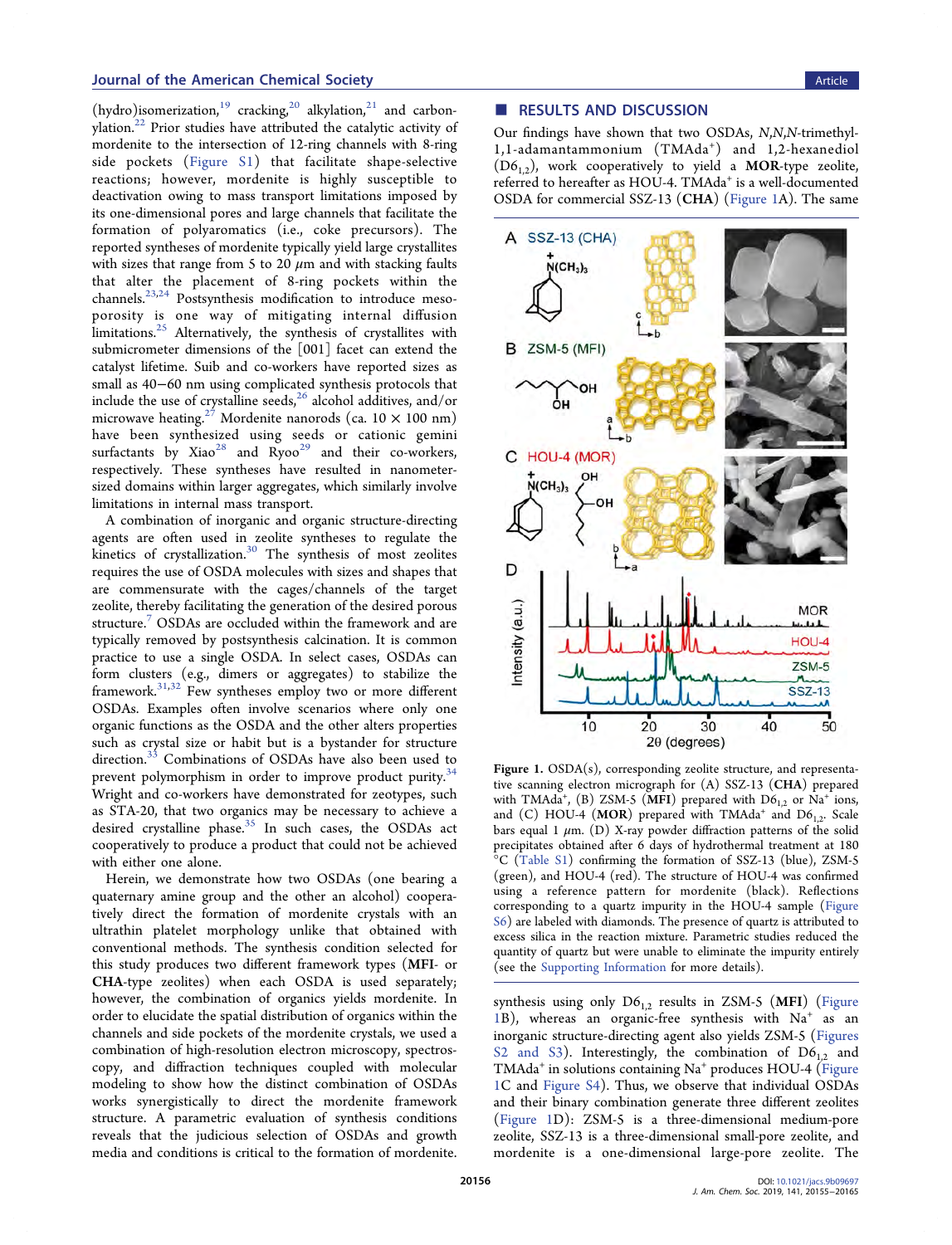

Figure 2. Indexing the habit of HOU-4 crystals. (A) High-angle annular dark-field (HAADF) STEM image of representative HOU-4 crystals taken at low magnification. (B) AFM amplitude mode image of a crystal in air. Inset: height profile measured along the dashed line. The scale bar equals 500 nm. (C) TEM image of a HOU-4 crystal with the [001] growth direction highlighted (arrow). (D) Indexed HOU-4 crystal with a (100) basal surface. (E) Selected area electron diffraction (SAED) pattern of the region in (C) marked by the dashed white circle. The zone axis is [100]. (F) Simulated SAED pattern from [100] based on the mordenite crystal structure (see [Figure S12](http://pubs.acs.org/doi/suppl/10.1021/jacs.9b09697/suppl_file/ja9b09697_si_001.pdf) for patterns of the [010] and [001] zone axes). (G) High-resolution TEM image of a HOU-4 crystal along the [100] zone axis. The black strips could be regarded as pore channels. (H) HRTEM image in (G) after application of a Fourier filter, overlaid with the crystal structure model of mordenite along the [100] direction. Atoms are colorcoded as red (oxygen) and yellow (silicon or aluminum).

composite building units  $(CBUs)^{15}$  $(CBUs)^{15}$  $(CBUs)^{15}$  of these three structures are different, with the exception of mor being shared by both MFI and MOR framework types ([Figure S5\)](http://pubs.acs.org/doi/suppl/10.1021/jacs.9b09697/suppl_file/ja9b09697_si_001.pdf). The three zeolites have similar elemental compositions ([Table S2\)](http://pubs.acs.org/doi/suppl/10.1021/jacs.9b09697/suppl_file/ja9b09697_si_001.pdf) but differ with respect to the crystal habit and quantity of occluded OSDA [\(Figure S7](http://pubs.acs.org/doi/suppl/10.1021/jacs.9b09697/suppl_file/ja9b09697_si_001.pdf) and [Table S3](http://pubs.acs.org/doi/suppl/10.1021/jacs.9b09697/suppl_file/ja9b09697_si_001.pdf)).

SSZ-13 crystals have a spheroidal morphology with sizes of 1−2  $\mu$ m and 10 wt % organic (ca. 1.3 TMAda<sup>+</sup> per unit cell). ZSM-5 crystals exhibit an indistinct morphology with submicrometer dimensions and contain 5 wt % organic (ca. 2.7  $D6_{1,2}$  per unit cell). HOU-4 crystallizes as thin platelike particles that retain ca. 2  $D6_{1,2}$  and 2 TMAda<sup>+</sup> molecules per unit cell, as determined from synchrotron XPD data [\(Figure](http://pubs.acs.org/doi/suppl/10.1021/jacs.9b09697/suppl_file/ja9b09697_si_001.pdf) [S8](http://pubs.acs.org/doi/suppl/10.1021/jacs.9b09697/suppl_file/ja9b09697_si_001.pdf)). All of the  $D6_{12}$  molecules are removed by postsynthetic washing with water ([Figures S9 and S10](http://pubs.acs.org/doi/suppl/10.1021/jacs.9b09697/suppl_file/ja9b09697_si_001.pdf)), which establishes that  $D6_{1,2}$  molecules are able to diffuse out of the mordenite nanochannels without appreciable restrictions. The mobility of  $D6_{1,2}$  within the large pore channels of mordenite was corroborated by molecular dynamics (MD) simulations ([Movie S1](http://pubs.acs.org/doi/suppl/10.1021/jacs.9b09697/suppl_file/ja9b09697_si_002.mp4)). Facile extraction of the diol molecules from zeolite frameworks without the need for postsynthesis calcination is uncommon; therefore, the synthesis of HOU-4 offers a unique route to recover and potentially recycle the OSDAs.

Comparison of transmission electron micrographs from multiple batches (Figure 2A,C,D) show that the width of the HOU-4 crystallites in the [010] direction can reach 1  $\mu$ m with an average length to width (or  $\lceil 001 \rceil / \lceil 010 \rceil$ ) aspect ratio of 4.0  $\pm$  0.7. Atomic force microscopy (AFM) topographical images of HOU-4 crystals (Figure 2B) reveal an ultrathin habit wherein the analysis of numerous crystals shows a distribution of thicknesses in the [100] direction of around 80 nm (see [Figure S11\)](http://pubs.acs.org/doi/suppl/10.1021/jacs.9b09697/suppl_file/ja9b09697_si_001.pdf). Selected-area electron diffraction patterns (Figure 2E) were compared against simulated patterns for mordenite along the three principal crystallographic directions (Figure 2F

and [Figure S12\)](http://pubs.acs.org/doi/suppl/10.1021/jacs.9b09697/suppl_file/ja9b09697_si_001.pdf). These comparisons confirm that the basal surface of HOU-4 is the (100) face. High-resolution TEM (HRTEM, Figure 2G) and the corresponding Fourier filtered image (Figure 2H) show that the 1D channels are oriented parallel to the longest dimension of the HOU-4 crystals. The indexing was further corroborated by overlaying the framework structure of mordenite along the [100] direction on the filtered HRTEM image (Figure 2H), revealing an excellent match. Prior crystallographic analyses of synthetic mordenite commonly assign the six-edged surface as the (001) face. $24,36,37$  $24,36,37$  $24,36,37$  $24,36,37$  Indeed, this general morphology is characteristic of most mordenite crystals prepared in the absence of organics (for example, see [Figure 6](#page-5-0)). Assuming that the indexing of the facets of conventional mordenite crystals is correct, it appears that the cooperativity of OSDAs dramatically alters the HOU-4 crystal habit in ways that are neither predictable nor fully understood.

In order to ascertain the spatial arrangement of OSDAs within the zeolite channels, we analyzed an unwashed HOU-4 sample using synchrotron XPD data [\(Figure 3A](#page-3-0)) and confirmed that TMAda<sup>+</sup> resides within the 12-ring channels ([Figure 3](#page-3-0)B,D), Na<sup>+</sup> in the oval 8-ring channels, and  $D6_{1,2}$  in the 8-ring side pockets [\(Figure 3](#page-3-0)C). Rietveld refinement of the framework structure with occluded structure-directing agents indicates that there are two  $\mathrm{Na^+}$ , two  $\mathrm{TMAda^+}$ , two  $\mathrm{D6_{1,2}}$  and two water molecules per unit cell. No evidence of crystallite shape anisotropy or stacking faults was apparent in the peakshape profiles or in the structure refinement. HOU-4 appears to be free of the stacking disorder along the  $c$  direction that is present in many mordenite syntheses. Quantitative solid-state one-dimensional (1D) single-pulse  $^{13}$ C and  $^{1}$ H magic-anglespinning (MAS) NMR analyses ([Figure S14](http://pubs.acs.org/doi/suppl/10.1021/jacs.9b09697/suppl_file/ja9b09697_si_001.pdf)) yield a much larger quantity of  $D6_{1,2}$  (~10  $D6_{1,2}$ /TMAda<sup>+</sup>). This suggests that unwashed samples probably retain significant quantities of diol molecules on the particle surfaces, and this is in agreement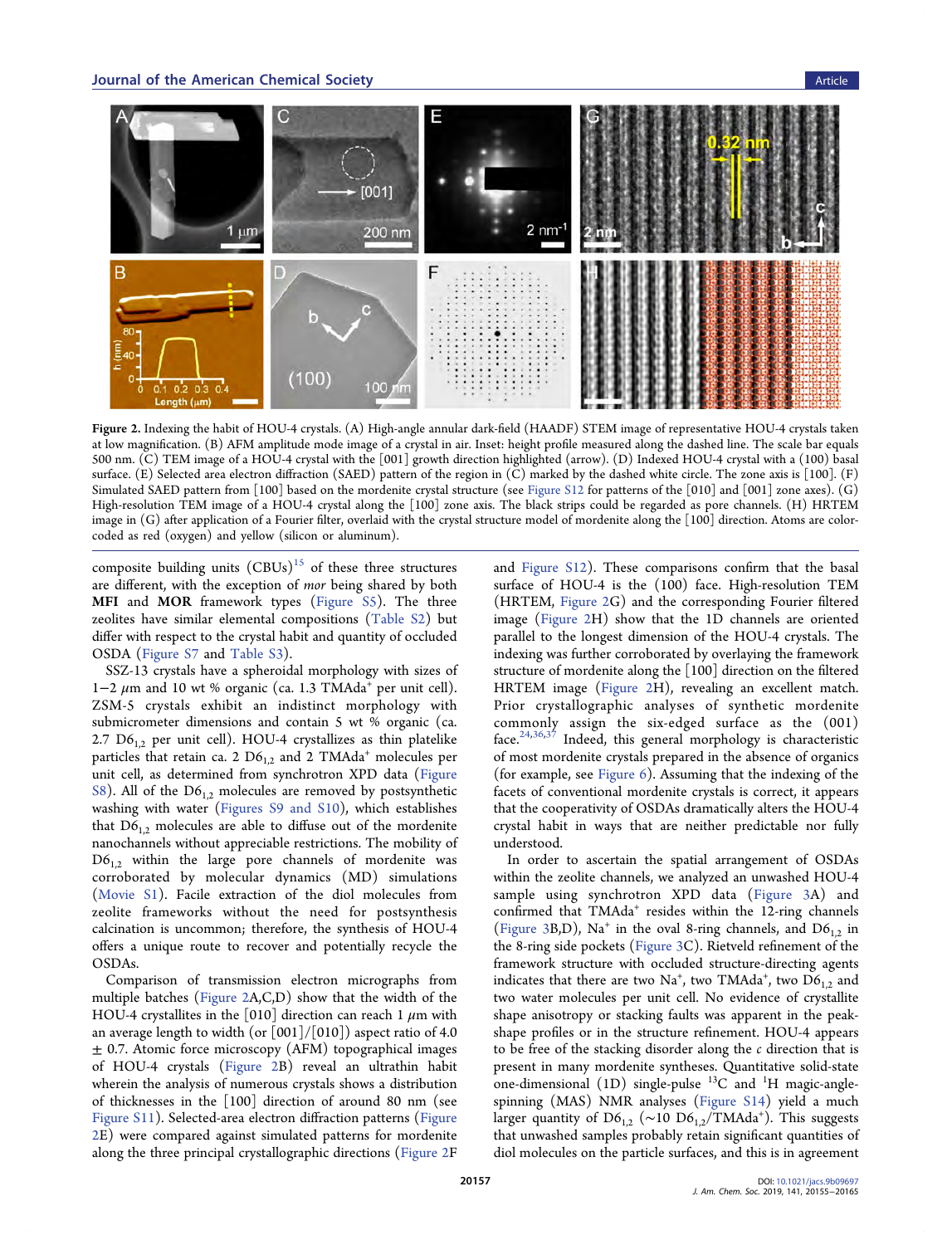<span id="page-3-0"></span>

Figure 3. Rietveld refinement of HOU-4 using synchrotron powder diffraction data. (A) Measured (black), calculated (red), and difference profiles (blue) ([Table S4](http://pubs.acs.org/doi/suppl/10.1021/jacs.9b09697/suppl_file/ja9b09697_si_001.pdf)). Reflections from a quartz impurity are marked with a green asterisk. (B−D) Arrangement of the nonframework species within the channels of the MOR framework compatible with the refined structure of HOU-4 (see also [Figure](http://pubs.acs.org/doi/suppl/10.1021/jacs.9b09697/suppl_file/ja9b09697_si_001.pdf) [S13](http://pubs.acs.org/doi/suppl/10.1021/jacs.9b09697/suppl_file/ja9b09697_si_001.pdf)): (B) view down the c axis; (C) close-up of the 8-ring side pocket (highlighted in blue in (B)) showing the octahedral coordination of a Na<sup>+</sup> ion to four framework oxygen atoms, one water molecule and one  $D6_{1,2}$  molecule; (D) orthogonal view of the 12-ring channel (highlighted in pink in  $(B)$ ) showing the arrangement of TMAda<sup>+</sup> ions along the channel. Atoms are color-coded as gray (carbon), red (oxygen), blue (nitrogen), white (hydrogen), green (sodium), and yellow (T sites occupied by silicon or aluminum).

with thermogravimetric analysis of unwashed HOU-4 showing 37 wt% mass loss, consistent with the desorption of surfaceadsorbed diol molecules ([Figure S7C\)](http://pubs.acs.org/doi/suppl/10.1021/jacs.9b09697/suppl_file/ja9b09697_si_001.pdf).

To further understand the role of occluded organics in HOU-4, we performed MD simulations of both OSDAs and Na<sup>+</sup> ions in mordenite. Models placing an increasing amount of alcohol within a single mordenite unit cell at fixed TMAda<sup>+</sup> loading (Figure 4A) show that alcohols stabilize the structure, leading to a minimum in the energy profile at around 1.5−2.0  $D6<sub>1,2</sub>$  molecules per unit cell. This indicates that the alcohol is not merely acting as a space filler<sup>[38](#page-10-0)</sup> but has a significant effect on the energetics of crystallization. As the quantity of TMAda<sup>+</sup> per unit cell is increased, less alcohol is required to minimize the energy ([Figure S15](http://pubs.acs.org/doi/suppl/10.1021/jacs.9b09697/suppl_file/ja9b09697_si_001.pdf)). In agreement with XPD data revealing the presence of TMAda<sup>+</sup> within the large pores of HOU-4, MD simulations show that TMAda<sup>+</sup> is energetically favored to be within the 12-ring channels (Figure 4B,D) with



Figure 4. Molecular simulations of organic occlusion in HOU-4 channels. (A) MD calculation of the stabilization energy for organics occluded in mordenite as a function of  $D6_{1,2}$  loading using a fixed 1.5 TMAda<sup>+</sup> per unit cell. The solid line is a guide for the eye. (B−D) MD simulation of OSDA molecules aligned within the 12-ring channel: (B) view along the c direction; (C)  $D6_{12}$  aligned within the 8-ring pocket; (D) TMAda<sup>+</sup> molecules arranged in the 12-ring channel. Images (C) and (D) contain two Na<sup>+</sup>, two TMAda<sup>+</sup>, and two  $D6_{12}$  per unit cell. Atoms are color-coded as gray (carbon), red (oxygen), blue (nitrogen), white (hydrogen), green (sodium), and yellow (T sites occupied by silicon or aluminum).

the amine groups oriented in close proximity to the 8-ring pockets. At high TMAda<sup>+</sup> loading (two per unit cell),  $D6_{1,2}$ molecules are oriented within the 8-ring pockets (Figure 4C), consistent with the XPD refinement. At lower TMAda<sup>+</sup> loadings,  $D6_{1,2}$  molecules are also observed to reside within the 12-ring channels between adjacent TMAda<sup>+</sup> molecules ([Figure S16](http://pubs.acs.org/doi/suppl/10.1021/jacs.9b09697/suppl_file/ja9b09697_si_001.pdf)). Hence, both experiment and simulation suggest that the two OSDAs direct the formation of mordenite in a synergistic fashion by stabilizing different features of the framework: TMAda<sup>+</sup> directs growth of the 12-ring channels, whereas  $D6_{1,2}$  predominantly functions by stabilizing the 8-ring pockets.

The site-specific interactions of different framework  $27$ Al species with OSDA molecules are established by solid-state two-dimensional (2D) heteronuclear correlation (HETCOR) NMR spectra of HOU-4 [\(Figure 5\)](#page-4-0). The 2D NMR correlation spectra exploit internuclear dipole−dipole (through-space) or J (through-covalent-bond) couplings and are plotted as 2D contour plots, where correlated signal intensities manifest the mutual proximities or covalent connectivities of the corre-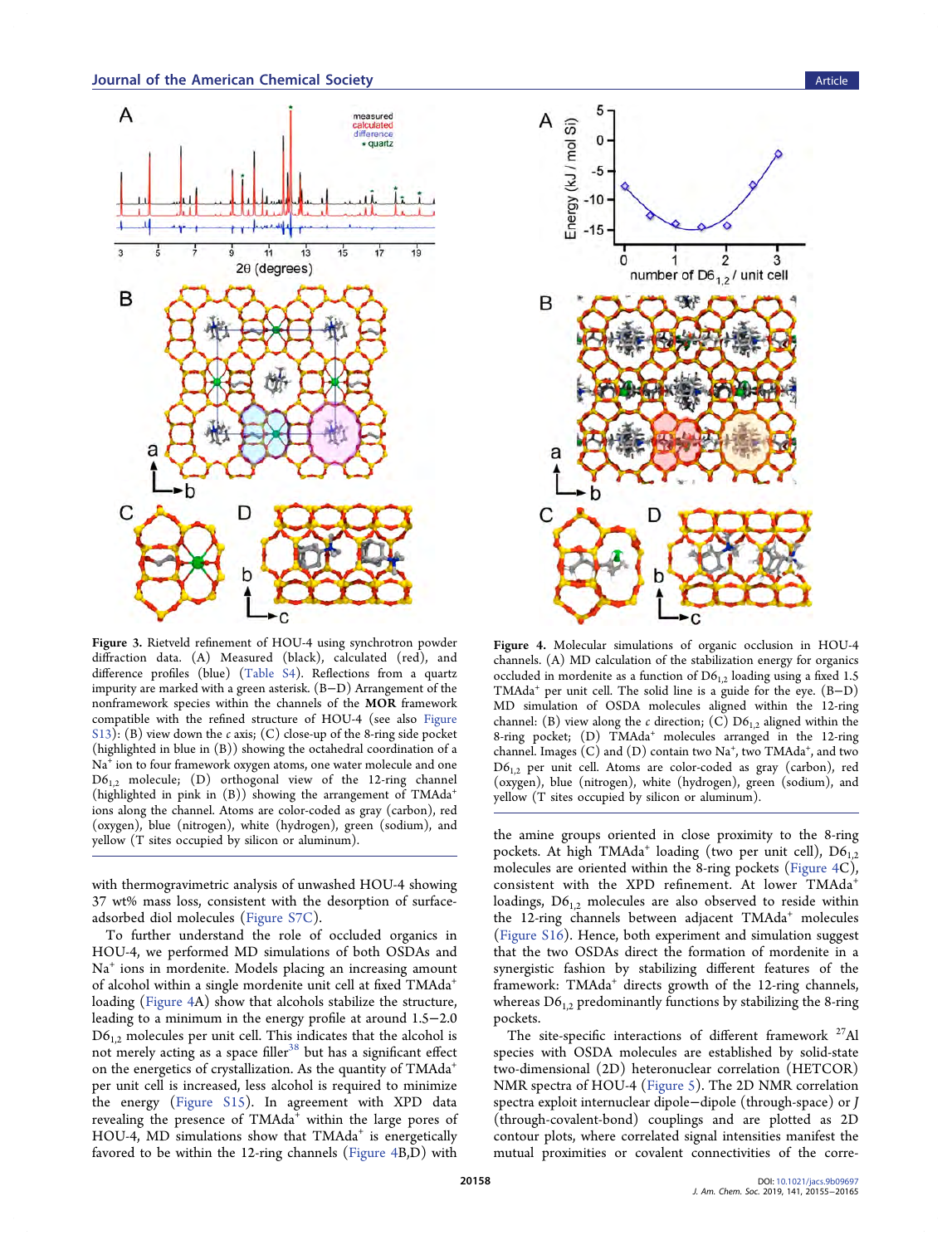<span id="page-4-0"></span>

Figure 5. (A) Solid-state 2D<sup>27</sup>Al{<sup>29</sup>Si} J-mediated NMR correlation spectrum acquired at 95 K, 9.4 T, and 10 kHz MAS. (B) Solid-state 2D H} HETCOR spectrum acquired at 263 K, 18.8 T, and 12.5 kHz MAS with a <sup>27</sup>Al{<sup>1</sup>H} contact time of 0.5 ms. The ‡ symbol indicates a center-frequency artifact (for more details refer to the [Supporting Information\)](http://pubs.acs.org/doi/suppl/10.1021/jacs.9b09697/suppl_file/ja9b09697_si_001.pdf). (C) Solid-state 2D  $\rm ^{13}C(^{1}H)$  HETCOR spectrum acquired at 263 K, 11.7 T, and 2.5 kHz MAS with a  $^{13}C$ {<sup>1</sup>H} contact time of 5 ms. All of the  $^{13}C$  signals are assigned to  $^{13}C$  moieties on the TMAda<sup>+</sup> and D6<sub>1,2</sub> molecules, as indicated in the inset molecular structures. 1D <sup>27</sup>Al, <sup>13</sup>C{<sup>1</sup>H}, or <sup>1</sup>H MAS NMR spectra acquired under the same conditions are shown along the corresponding <sup>27</sup>Al, <sup>13</sup>C, or <sup>1</sup>H axes for comparison with the 1D projections of the 2D spectra. (D) Schematic diagram of framework-OSDA and intermolecular interactions established by 2D NMR analyses. Green and red arrows indicate framework 27Al interactions with  $D6_{1,2}$  and TMAda<sup>+</sup> molecules, respectively; purple arrows indicate intermolecular interactions of commingled OSDA molecules.

sponding <sup>1</sup>H, <sup>13</sup>C, <sup>27</sup>Al, or <sup>29</sup>Si species.<sup>39,[40](#page-10-0)</sup> For example, covalent 27Al−O−29Si bonds within the HOU-4 frameworks are unambiguously established by the 2D  $27$ Al $\{29$ Si} J-mediated NMR correlation spectrum (Figure 5A), which shows a distribution of correlated signal intensity at 54 ppm in the <sup>27</sup>Al dimension and  $-109$  to  $-99$  ppm in the <sup>29</sup>Si dimension arising from framework aluminum atoms bonded to fully or partially cross-linked <sup>29</sup>Si atoms. Previously, such 2D <sup>27</sup>Al{<sup>29</sup>Si} through-bond-mediated correlation spectra of aluminosilicate zeolites have been limited due in part to the low natural isotopic abundance of <sup>29</sup>Si (4.7%) and weak <sup>27</sup>Al–O<sup>-29</sup>Si J couplings (<20 Hz) but are enabled here by the improved sensitivity of low-temperature measurement conditions. The  $^{27}$ Al signals exhibit Czjzek lineshapes<sup>[41](#page-10-0)</sup> that reflect a distribution of 27Al heteroatom environments within the mordenite framework and among the four distinct tetrahedral  $(T)$  sites, corroborated by complementary <sup>27</sup>Al triple-quantum MAS NMR analyses ([Figure S17\)](http://pubs.acs.org/doi/suppl/10.1021/jacs.9b09697/suppl_file/ja9b09697_si_001.pdf). The relatively small percentage of partially cross-linked <sup>29</sup>Si species (ca. 2%, [Figure](http://pubs.acs.org/doi/suppl/10.1021/jacs.9b09697/suppl_file/ja9b09697_si_001.pdf) [S18\)](http://pubs.acs.org/doi/suppl/10.1021/jacs.9b09697/suppl_file/ja9b09697_si_001.pdf) are probably associated with defect sites at the exterior of the particle surfaces. The Si/Al ratio of HOU-4 estimated by quantitative <sup>29</sup>Si MAS NMR is ca. 10 ([Figure S18](http://pubs.acs.org/doi/suppl/10.1021/jacs.9b09697/suppl_file/ja9b09697_si_001.pdf)), which is consistent with values of ca. 10 and 13 measured by energydispersive X-ray spectroscopy [\(Table S2](http://pubs.acs.org/doi/suppl/10.1021/jacs.9b09697/suppl_file/ja9b09697_si_001.pdf)) and estimated from synchrotron XPD refinement, respectively.

Different types of framework aluminum sites in as-made HOU-4 are distinguished on the basis of their site-specific interactions with different OSDA molecules, which are established by the 2D  $^{27}$ Al{<sup>1</sup>H} (Figure 5B) and  $^{13}$ C{<sup>1</sup>H} HETCOR (Figure 5C) NMR spectra. The HETCOR spectra yield correlated <sup>13</sup>C−<sup>1</sup>H or <sup>27</sup>Al−<sup>1</sup> yield correlated <sup>13</sup>C−<sup>1</sup>H or <sup>27</sup>Al−<sup>1</sup>H signal intensities from<br><sup>13</sup>C−<sup>1</sup>H or <sup>27</sup>Al−<sup>1</sup>H nuclear spin pairs that are dipole–dipolecoupled through space over subnanometer distances. The different <sup>1</sup>H and <sup>13</sup>C signals are assigned to <sup>1</sup>H and <sup>13</sup>C moieties on  $D6_{1,2}$  (green shaded regions) or TMAda<sup>+</sup> (red shaded regions) molecules by analyses of complementary solid-state  $1\mathrm{D}$  and  $2\mathrm{D}$   $^{13}\mathrm{C} \{ ^1\mathrm{H} \}$  NMR spectra [\(Figures S10 and](http://pubs.acs.org/doi/suppl/10.1021/jacs.9b09697/suppl_file/ja9b09697_si_001.pdf) [S14\)](http://pubs.acs.org/doi/suppl/10.1021/jacs.9b09697/suppl_file/ja9b09697_si_001.pdf) and solution-state  $1D<sup>13</sup>C NMR$  spectra of the zeolite synthesis effluent [\(Figure S19\)](http://pubs.acs.org/doi/suppl/10.1021/jacs.9b09697/suppl_file/ja9b09697_si_001.pdf). The  $2D^{-27}Al{^{1}H}$  HETCOR spectrum (Figure 5B) resolves two <sup>27</sup>Al signals: one at 55 ppm,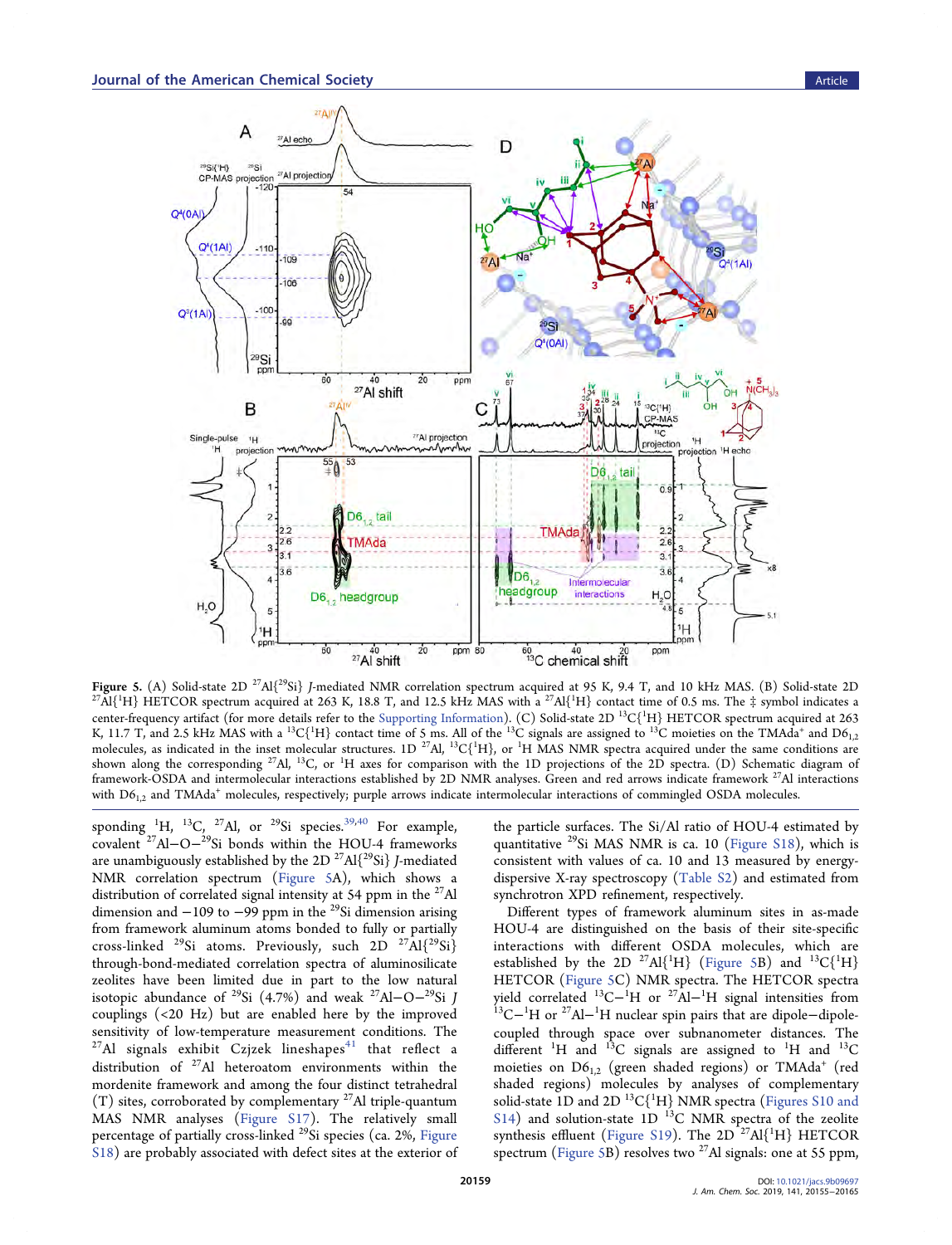<span id="page-5-0"></span>which is correlated to  $^1\mathrm{H}$  signals at 2.2 to 3.6 ppm from TMAda<sup>+</sup> and  $D6_{1,2}$  <sup>1</sup>H moieties, and one at 53 ppm, which is correlated only to the <sup>1</sup>H signal at 3.6 ppm from  $D6_{1,2}$  alcohol headgroups coordinated to  $Na^+$  cations.<sup>[42](#page-10-0)</sup> These correlated signals evidence two different types of framework <sup>27</sup>Al species with either  $TMAda<sup>+</sup>$  or  $Na<sup>+</sup>$  cations charge-balancing the associated framework negative charges. As the TMAda<sup>+</sup> molecules are sterically hindered from entering the 8-ring mordenite channels, the framework <sup>27</sup>Al species proximate to TMAda<sup>+</sup> cations are expected to be within the 12-ring channels. Those framework 27Al species associated with charge-balancing Na<sup>+</sup> cations are likely located within the 8ring pockets where the Na<sup>+</sup> species are positioned, as determined by the synchrotron XPD analysis  $(Figure 3)$  $(Figure 3)$  and as corroborated by 2D  $^{23}\mathrm{Na}^{\{1}\mathrm{H}\}$  HETCOR analyses [\(Figure](http://pubs.acs.org/doi/suppl/10.1021/jacs.9b09697/suppl_file/ja9b09697_si_001.pdf) [S20\)](http://pubs.acs.org/doi/suppl/10.1021/jacs.9b09697/suppl_file/ja9b09697_si_001.pdf).

Furthermore, the different OSDA molecules are in close mutual proximities within the mordenite channels, as established by the 2D  $^{13}$ C $\{^1\}$  HETCOR spectrum of HOU-4 ([Figure 5C](#page-4-0)). This spectrum shows correlated signals at 2.2−3.1 ppm in the <sup>1</sup>H dimension and at <sup>13</sup>C shifts of 15, 24, 28, 34, 67, and 73 ppm (purple shaded regions) that arise from intermolecular interactions of  $^1H$  environments in TMAda<sup>+</sup> molecules and the different  $^{13}$ C environments in proximate (<1 nm)  $D6_{1,2}$  molecules. On the basis of complementary 2D nm) D6<sub>1,2</sub> molecules. On the basis of complementary 2D<br><sup>29</sup>Si{<sup>1</sup>H} HETCOR spectra [\(Figure S21](http://pubs.acs.org/doi/suppl/10.1021/jacs.9b09697/suppl_file/ja9b09697_si_001.pdf)) and the synchrotron XPD analyses, we conclude that the different OSDA molecules are intimately commingled within the zeolite pores and act cooperatively (as schematically shown in [Figure 5](#page-4-0)D) during the hydrothermal syntheses of HOU-4 to direct the formation of the mordenite framework and the distribution of Al heteroatoms within both the linear 12-ring channels and the 8-ring pockets.

Parametric studies of HOU-4 synthesis reveal a sensitivity to growth mixture composition ([Figures S22](http://pubs.acs.org/doi/suppl/10.1021/jacs.9b09697/suppl_file/ja9b09697_si_001.pdf)−S25). The composition selected for this study (solution C1) falls within the range typically reported for organic-free  $ZSM-5.^{43}$  $ZSM-5.^{43}$  $ZSM-5.^{43}$ Attempts to prepare HOU-4 in growth mixtures more commonly reported for mordenite (i.e., solution C5 with both OSDAs) at higher aluminum content resulted in much larger crystals. Mordenite is typically synthesized using  $Na<sup>+</sup>$ ions as the sole structure-directing agent, which leads to crystals with a large variance in size and shape (Figure 6). Introduction of  $D6_{1,2}$  and/or TMAda<sup>+</sup> to conventional synthesis mixtures does not markedly reduce the crystal size. Indeed, the growth mixture that generates HOU-4 is adopted from a SSZ-13 synthesis,<sup>[44](#page-10-0)</sup> where we have reported  $D6_{12}$  to be an effective modifier of SSZ-13 crystallization at low concentration (i.e., molar ratios less than 1.0  $D6_{1,2}$  to 1.0  $SiO<sub>2</sub>$ ). Under such conditions, the diol reduces the size of SSZ-13 crystals by 1 order of magnitude; however, increased diol content (i.e., molar ratios in excess of 1.6  $D6_{1,2}$  to 1.0  $SiO<sub>2</sub>$ ) shifts its role from that of crystal growth modifier to an OSDA that operates synergistically with TMAda<sup>+</sup> to direct the formation of ultrathin mordenite crystals. This reveals that HOU-4 requires a threshold amount of diol and growth mixtures with much higher silicon content than are typically required for conventional mordenite synthesis.

The formation of HOU-4 and its purity are sensitive to the carbon length of the diol. For example, combinations of TMAda<sup>+</sup> with either 1,2-pentanediol (Figure 7A) or 1,2 butanediol [\(Figure S25\)](http://pubs.acs.org/doi/suppl/10.1021/jacs.9b09697/suppl_file/ja9b09697_si_001.pdf) lead to a SSZ-13 impurity, whereas 1,2-propanediol (Figure 7B) results in pure SSZ-13. Diols with



Figure 6. Scanning electron micrograph of a conventional mordenite prepared by an organic-free synthesis using  $Na<sup>+</sup>$  as an inorganic structure-directing agent. The arrow highlights a six-edged surface that is characteristic of many MOR-type crystals reported in the literature. This surface is commonly indexed as the (001) face.



Figure 7. Scanning electron micrographs of the HOU-4 synthesis using a combination of TMAda<sup>+</sup> with  $(A)$  1,2-pentanediol and  $(B)$ 1,2-propanediol. Crystals in (A) contain mixed phases of mordenite and SSZ-13 (isometric crystals), while those in (B) are pure SSZ-13 by XPD. (C) Stabilization energy from MD calculations as a function of x alcohols per unit cell ( $x = 0.5$ , 1.0, 2.0) for a fixed loading of 1.5 TMAda<sup>+</sup> per unit cell. We find that  $D6_{1,2}$  at a loading of 1.0−2.0 molecules per unit cell provides the greatest stabilization.

carbon lengths in excess of six were not tested owing to their immiscibility in water. The results of diol substitution are consistent with MD simulations of mordenite with TMAda+ and diols of varying carbon length. At a fixed TMAda<sup>+</sup> content and varying diol quantities, the minimum in the stabilization energy (Figure 7C) for  $D6_{1,2}$  indicates that the combination of this diol with TMAda<sup>+</sup> is an energetically favorable pairing for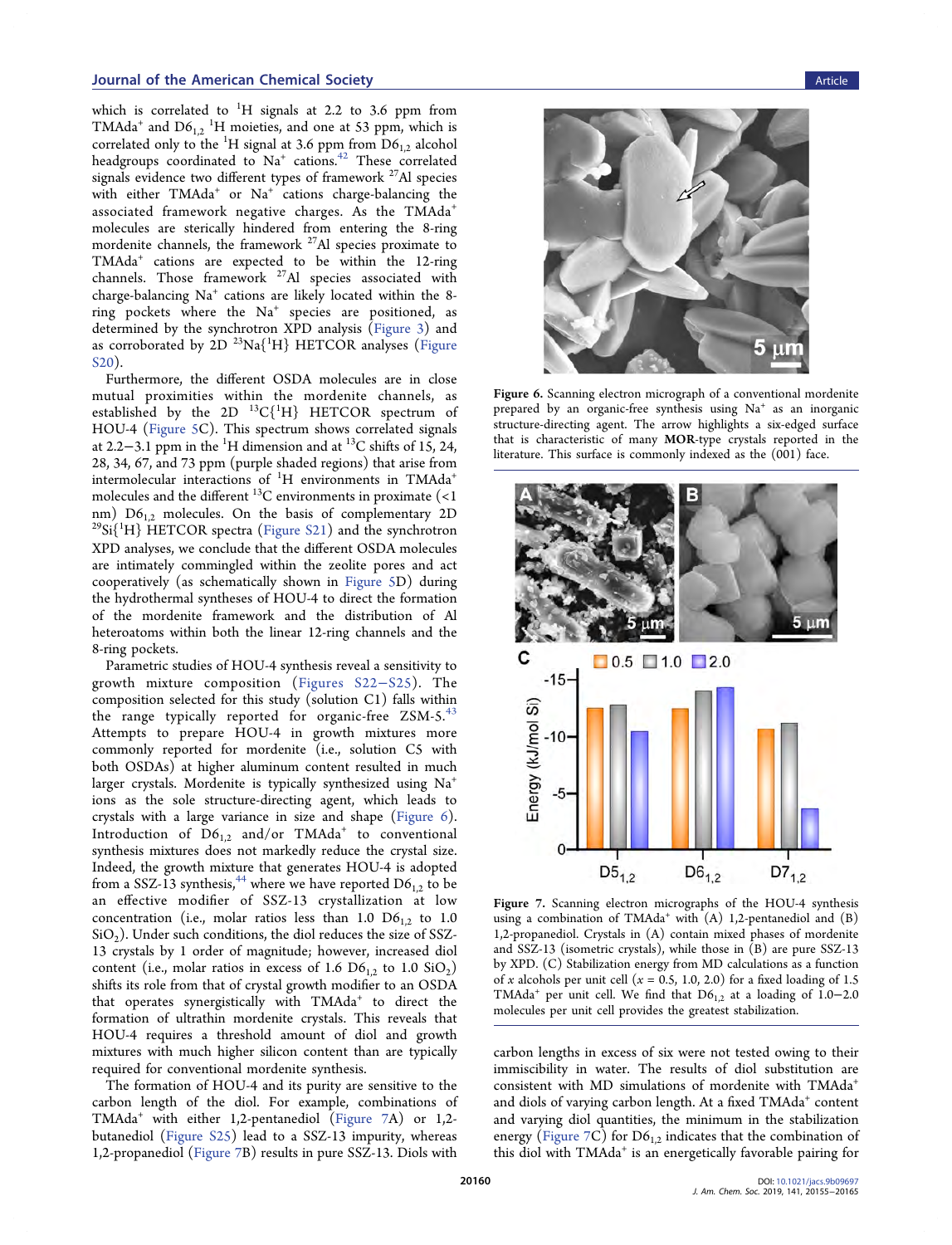<span id="page-6-0"></span>HOU-4 synthesis, consistent with experimental observations. Thus, both experiment and simulation suggest that  $D6_{1,2}$  is optimal in size to span the 8-ring pockets and direct their growth.

It is not fully understood how the platelike morphology of HOU-4 crystals is derived from the combined structuredirecting influences of TMAda<sup>+</sup> and  $D6_{1,2}$  molecules. The dual action of organics enhances growth along the direction of channels (c direction) while hindering growth in the a direction. The role of cooperative OSDAs in HOU-4 crystallization is seemingly unrelated to that of a growth modifier which alters the crystal morphology in conventional mordenite synthesis, as neither organic solely produces thin crystals. In fact, the presence of  $D6_{1,2}$  has the opposite effect in conventional mordenite syntheses, where it increases crystal thickness in the absence of TMAda<sup>+</sup> ([Figure S26\)](http://pubs.acs.org/doi/suppl/10.1021/jacs.9b09697/suppl_file/ja9b09697_si_001.pdf) relative to the control ([Figure 6](#page-5-0)). The ability to prepare nanosized crystals has significant implications for catalytic applications. Zeolite catalysts with restricted mass transport, such as mordenite and other one-dimensional framework types, are the most susceptible to rapid deactivation by coking. Comparisons between HOU-4 and conventional mordenite crystals reveal that the crystal dimensions along the c direction (parallel to the large-pore channels) are comparable, on the order of a micrometer; however, the generation of ultrathin platelets leads to higher specific surface area, which can influence catalytic performance. To illustrate this point, we prepared acid forms of the platelets (H-HOU-4) and conventional crystals (H-mordenite). For catalytic testing we selected a reaction where shape selectivity was not critical in order to assess differences in catalyst activity. To this end, we used cumene cracking as a model reaction to evaluate time-onstream lifetime. The total number of acid sites on each sample was quantified by  $NH<sub>3</sub>$  temperature-programmed desorption (TPD). Tests in a packed-bed reactor at 450 °C reveal that the turnover number (evaluated in the shaded regions of Figure 8) is much larger for H-HOU-4 (38.7 mol cumene/mol H+ ) in comparison to conventional mordenite (10.3 mol cumene/mol H+ ) owing to the faster rate of H-mordenite deactivation. These results are qualitatively consistent with studies of nanosized zeolite catalysts in the literature<sup>[2](#page-9-0),[45](#page-10-0)</sup> that generally report much longer lifetimes owing to reduced mass transport limitations. For the study reported here, external acid sites probably play a role in the observed differences; however, it remains to be determined if the lack of stacking faults in HOU-4 improves internal mass transport and contributes to its improved lifetime. The different synthesis conditions may also yield distinct distributions of framework Al heteroatoms and associated Brønsted acid sites in H-mordenite and H-HOU-4, which would influence the catalytic activity and stability. Rationalizing the differences in catalyst performance is a topic of ongoing investigation.

# ■ CONCLUSION

The generation of HOU-4 crystallites using a combination of two organics is one of only a few reported cases where multiple OSDAs work cooperatively to direct zeolite crystallization and structure. Using a collection of high-resolution characterization and modeling techniques, we are able to resolve the locations of both OSDAs in the pores of HOU-4. Combined synchrotron XPD, 2D solid-state NMR, HRTEM, and molecular modeling analyses reveal the framework structure and local compositions, types of framework−organic inter-



Figure 8. Comparative catalytic performance of H-mordenite crystals  $(Si/Al = 8$  by EDX) from a conventional synthesis and H-HOU-4 crystals (Si/Al = 9.5 by EDX). Cumene cracking was performed in a packed-bed reactor at 450 °C using a weight hourly space velocity (WHSV) of 2  $h^{-1}$ . The shaded regions were used to calculate catalyst turnover number using the density of acid sites as determined by NH3-TPD to account for the different number of active (Brønsted acid) sites for each catalyst.

actions, and relative distributions of organics within the 12-ring channels and 8-ring pockets of mordenite. The combination of these complementary techniques offers unparalleled insight into the roles of different OSDAs in directing zeolite crystallization to achieve distinct properties. We expect that the methods and analyses reported here can be extended to ascertain how SDAs tailor zeolite crystal size, shape, and composition. Indeed, one challenge in zeolite synthesis is determining how multiple organic and inorganic structuredirecting species function in a concerted manner to influence the physicochemical properties of zeolites and control crystal polymorphism a priori. A unique aspect of HOU-4 crystallization is the role of nonionic alcohols, which interact relatively weakly with crystallizing zeolite frameworks and are rarely employed as OSDAs in zeolite syntheses. Here, diol molecules work in tandem with cationic  $Na<sup>+</sup>$  and TMAda<sup>+</sup> species to stabilize the different linear nanopore networks in mordenite.

The synthesis of nonfaulted submicrometer mordenite crystals has been a significant challenge. In this study, we have shown that the ability to prepare mordenite crystals with reduced stacking faults and high surface area improves the catalyst lifetime 4-fold relative to materials prepared by conventional methods. Collectively, our findings suggest that further exploration into the use of cooperative organics in zeolite syntheses holds considerable promise for the engineering and optimization of microporous materials.

## **EXPERIMENTAL SECTION**

Materials. The following chemicals were used as reagents: Cab-O-Sil (M-5, Spectrum Chemical), silica gel (91%, Sigma-Aldrich), sodium hydroxide (98% pellets, MACRON Fine Chemicals), N,N,Ntrimethyl-1,1-adamantammonium hydroxide (TMAda-OH, 25 wt % in water, SACHEM Inc.), 1,2-hexanediol  $(D6_{1,2}, 98\%)$ , 1,2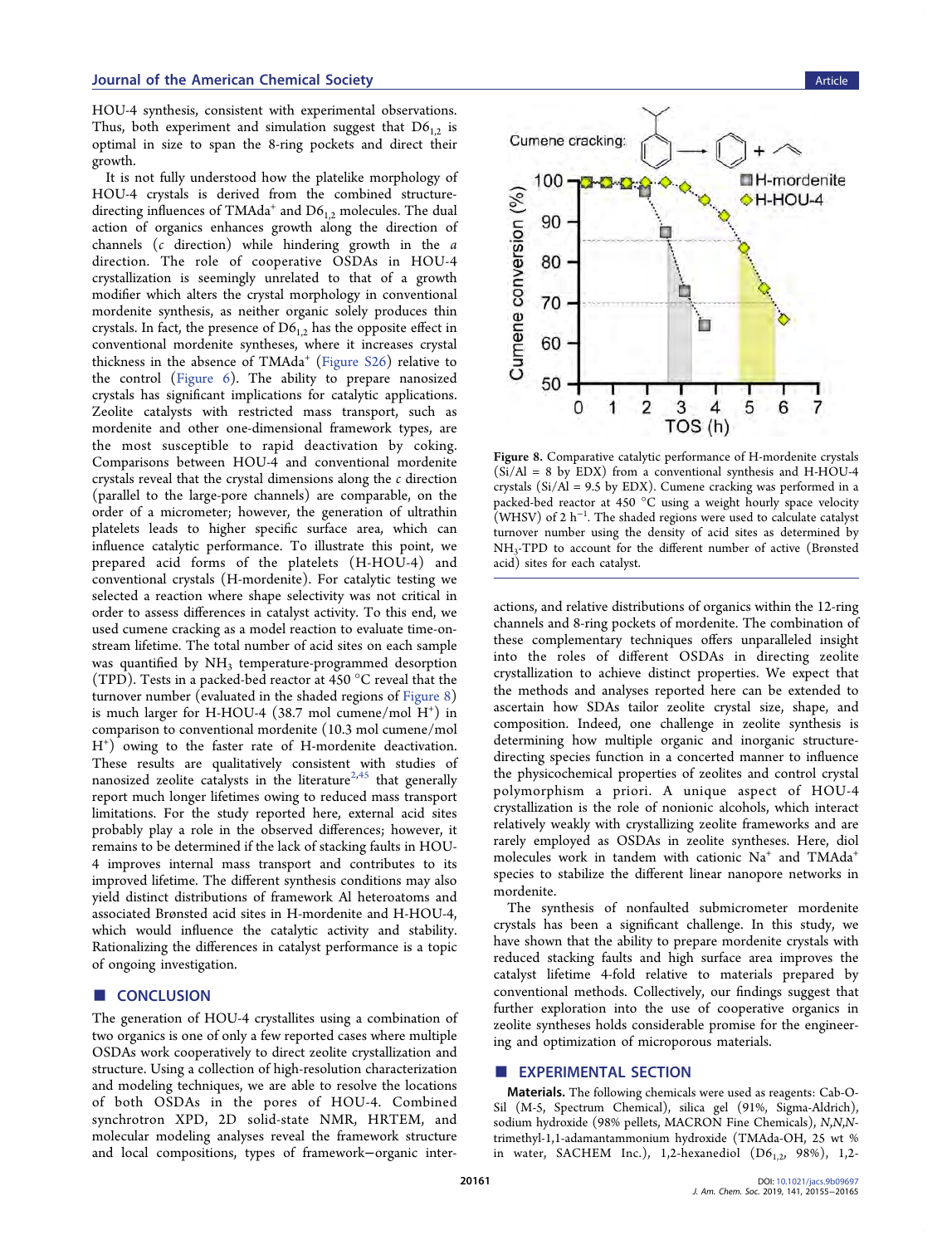pentanediol (D5<sub>1,2</sub>, 96% Aldrich), 1,2-butanediol (D4<sub>1,2</sub>, ≥98%, Sigma-Aldrich), 1,2-propanediol ( $D3_{1,2}$ ,  $\geq$ 99.5%, Sigma-Aldrich), and aluminum hydroxide (80.3 wt %  $Al(OH)_{3}$ , SPI0250 hydrogel). It should be noted that the IUPAC names for the two OSDAs used in this study are hexane-1,2-diol and 1-adamantyl(trimethyl)azanium. Ion exchange was performed using ammonium nitrate (ACS reagent ≥98%, Sigma-Aldrich). Deionized (DI) water used in all experiments was purified with an Aqua Solutions RODI-C-12A purification system (18.2 MΩ). All reagents were used as received without further purification.

Synthesis of Mordenite. Mordenite (HOU-4) was synthesized with the OSDA N,N,N-trimethyl-1,1-adamantammonium hydroxide (TMAda-OH) and 1,2-hexanediol  $(D6_{1,2})$  using solutions with a molar composition of 0.052 Al(OH)<sub>3</sub>/1.0 SiO<sub>2</sub>/0.2 NaOH/44 H<sub>2</sub>O/ 0.1 TMAda-OH/1.6 1,2-hexanediol. Sodium hydroxide (0.09 g, 0.0022 mol) was first dissolved in water (8.21 g, 0.4959 mol), followed by the addition of TMAda-OH (0.95 g, 0.0011 mol) and 1,2 hexanediol (2.17 g, 0.018 mol). This solution was stirred until it was clear (ca. 15 min). Aluminum hydroxide (0.06 g, 0.0005 mol) was added to the solution, and this mixture was stirred for another 15 min at room temperature. To this clear solution was added the silica source (0.67 g, 0.0112 mol), and the resulting mixture was first manually stirred with a plastic rod for ca. 15 min, followed by continuous stirring using a stir bar (400 rpm) for 4 h at 80 °C in a mineral oil bath. Approximately 10 g of growth solution after 4 h of heated stirring was placed in a Teflon-lined stainless steel acid digestion bomb (Parr Instruments) and was heated under rotation (∼30 rpm) and autogenous pressure in a Thermo-Fisher Precision Premium 3050 Series gravity oven. The nominal time and temperature for HOU-4 synthesis was 6 days at 180 °C. The products of all syntheses were isolated as a white powder (ca. 600 mg) by centrifuging the mother liquor (13000 rpm for 45 min) for three cycles with DI water washes. Samples for microscopy were prepared by first redispersing a small amount of powder (ca. 5 mg) in DI water. An aliquot of this solution was placed on a glass slide and dried overnight. Crystals were transferred to metal sample disks for microscopy studies by contacting the glass slide with carbon tape for SEM.

Conventional mordenite was synthesized using a growth solution with a molar composition of 1 Al<sub>2</sub>O<sub>3</sub>/30 SiO<sub>2</sub>/5 Na<sub>2</sub>O<sub>/780</sub> H<sub>2</sub>O.<sup>[26,](#page-9-0)4</sup> Sodium hydroxide (0.25 g, 0.0061 mol) was first dissolved in water (8.437 g, 0.468 mol), followed by the addition of sodium aluminate (0.1003 g, 0.00061 mol). The solution was stirred until it was clear (ca. 15 min), followed by the addition of silica gel (1.212 g, 0.0183 mol), and the resulting mixture was stirred at 400 rpm for 4 h. Approximately 10 g of the growth mixture was placed in a Teflonlined stainless steel acid digestion bomb and was heated under static and autogenous pressure. The nominal time and temperature for synthesis was 4 days and 170 °C, respectively. The products of all syntheses were isolated from mother liquor using vacuum filtration and a 0.45  $\mu$ m membrane filter with copious amounts of DI water washes. Samples for microscopy were prepared as described above.

Solid-State Nuclear Magnetic Resonance (NMR). Solid-state 1D and 2D <sup>1</sup>H, <sup>13</sup>C, <sup>27</sup>Al, and <sup>29</sup>Si MAS NMR spectroscopy was used to analyze the  $^1\mathrm{H}$ ,  $^{13}\mathrm{C}$ ,  $^{27}\mathrm{Al}$ , and  $^{29}\mathrm{Si}$  environments in as-made HOU-4 crystallites. The 2D  $^{27}Al{^{29}Si}$  J-mediated NMR correlation spectrum ([Figure 3A](#page-3-0)) was acquired on a Bruker ASCEND 400 MHz (9.4 T) DNP NMR spectrometer operating at Larmor frequencies of 400.203, 104.283, and 79.501 MHz for  ${}^{1}$ H,  ${}^{27}$ Al, and  $^{29}$ Si nuclei, respectively. This instrument is equipped with a 3.2 mm triple-resonance HXY low-temperature MAS probehead. Low-temperature measurement conditions of 95 K were used for improved signal sensitivity. The spectrum was acquired using a 2D heteronuclear multiple quantum correlation (HMQC) pulse sequence<sup>[47,48](#page-10-0)</sup> with an experimentally optimized half-echo  $\tau$  delay of 20 ms used to refocus the weak (ca.  $1/(4\tau) = 12.5$  Hz) through-bond <sup>27</sup>Al–O<sup>-29</sup>Si J couplings. The signal sensitivity was enhanced by applying a 1 ms  $^{27}$ Al adiabatic double-frequency sweep pulse during the preparation period to invert the <sup>27</sup>Al satellite transitions.<sup>[49](#page-10-0)</sup> During the rotor-synchronized  $\tau$  delay periods, 100 kHz of continuous wave <sup>1</sup>H decoupling was

applied. A recycle delay time of 1 s was used with a rotorsynchronized  $t_1$  increment step size of 100  $\mu$ s, 96  $t_1$  increments, and 256 transients for a total acquisition time of 7 h. The 2D  $^{29}Si$ <sup>1</sup>H} and 256 transients for a total acquisition time of 7 h. The 2D <sup>29</sup>Si{<sup>1</sup>H} and <sup>13</sup>C{<sup>1</sup>H} spectra were acquired on a Bruker AVANCE 500 MHz (11.7 T) wide-bore spectrometer operating at Larmor frequencies of 500.222, 125.789, and 99.369 MHz for <sup>1</sup>H, <sup>13</sup>C, and <sup>29</sup>Si, respectively. Recycle delay times of 0.75 s were used with  $t_1$  increment step sizes of 128  $\mu$ s. The 2D <sup>29</sup>Si{<sup>1</sup>H} HETCOR spectrum acquired at a short contact time (0.5 ms, [Figure 3B](#page-3-0)) was acquired with 196  $t_1$  increments and 256 transients for a total acquisition time of 10.5 h. The 2D  $^{29}\mathrm{Si} \{ ^1\mathrm{H} \}$  HETCOR spectrum acquired at a longer contact time (5 ms, Figure  $S19$ ) was acquired with 256  $t_1$  increments and 64 transients for a total acquisition time of 3.5 h. The 2D  $^{13} \mathrm{C} \{ ^1\mathrm{H} \}$  HETCOR spectra acquired with contact times of 0.5 and 5 ms ([Figure S10](http://pubs.acs.org/doi/suppl/10.1021/jacs.9b09697/suppl_file/ja9b09697_si_001.pdf)) were acquired respectively with 250 and 430  $t_1$  increments and 512 and 128 transients for total acquisition times of 27 and 11.5 h. The 2D  $^{27}\text{Al}^{\{1}\text{H}\}$  [\(Figure 3](#page-3-0)C) and  $^{23}\text{Na}^{\{1}\text{H}\}$  ([Figure S20](http://pubs.acs.org/doi/suppl/10.1021/jacs.9b09697/suppl_file/ja9b09697_si_001.pdf)) HETCOR spectra were acquired on a Bruker AVANCE-III Ultrashield Plus 800 MHz (18.8 T) narrow-bore spectrometer operating at Larmor frequencies of 208.527, 211.681, and 800.242 MHz for <sup>27</sup>Al, <sup>23</sup>Na, and <sup>1</sup>H, respectively, and a Bruker 3.2 mm broad-band double-resonance HX probehead was used. The 2D  $^{27}\mathrm{Al}^{\{1}\mathrm{H}\}$  HETCOR spectrum was acquired with a repetition time of 1 s, 50  $t_1$  increments, and 512 transients for a total acquisition time of 7 h. The 2D  $^{23}Na(^{1}H)$ HETCOR spectrum was acquired with a repetition time of 1 s, 32  $t_1$ increments, and 1024 transients for a total acquisition time of 9 h. All of the 2D HETCOR spectra were acquired using homonuclear <sup>1</sup>H<sup>-1</sup>H eDUMBO-1<sub>22</sub> decoupling<sup>50</sup> during the <sup>1</sup>H evolution periods to improve resolution in the <sup>1</sup>H dimensions. For the 2D <sup>29</sup>Si{<sup>1</sup> to improve resolution in the <sup>1</sup>H dimensions. For the 2D <sup>29</sup>Si{<sup>1</sup>H},  ${}^{13}C{}^{1}H_1$ ,  ${}^{23}Na{}^{1}H_1$ , and <sup>27</sup>Al{<sup>1</sup>H} HETCOR experiments, a variabletemperature chiller unit was to lower the sample temperature to approximately 263 K to reduce the mobility of the OSDA species and improve cross-polarization signal sensitivity. All of the 1D and 2D spectra were acquired with 100 kHz heteronuclear SPINAL-64<sup>51</sup> <sup>1</sup>H decoupling during the acquisition period.

Atomic Force Microscopy (AFM). AFM measurements were performed in air using an Asylum Research MFP-3D-SA instrument (Santa Barbara, CA). An aliquot of HOU-4 dispersed in water was placed on a silicon wafer and was allowed to dry at room temperature. The silicon wafer was calcined at 500 °C for 5 h, followed by cleaning under an inert Ar gas flow to remove loosely bound crystals. AFM images were collected using a Cr/Au-coated silicon nitride cantilever (Olympus RC800PB with a spring constant of 0.82 N/m) in contact mode at a scan rate of 1.2 Hz and 256 lines/scan.

Electron Microscopy. Scanning electron microscopy (SEM) was performed with a FEI 235 dual-beam (focused ion beam) system operated at 15 kV and a 5 mm working distance. All SEM samples were coated with a thin carbon layer (ca. 20 nm) prior to imaging. Transmission electron microscopy (TEM) was carried out for structural and morphology characterization using a Thermo Fischer (formerly FEI) 200 kV TitanX transmission electron microscope equipped with a windowless SDD Bruker EDS detector with fast processor.

X-ray Analysis. Energy-dispersive X-ray spectroscopy (EDX) was performed using a JEOL JSM 6330F field emission SEM at a working distance of 15 mm and voltage of 15 kV and 12 mA. X-ray powder diffraction (XPD) patterns of as-made zeolite samples were collected on a Siemens D5000 X-ray diffractometer using a Cu K $\alpha_1$  source (40 kV, 30 mA). For reference intensity ratio (RIR) analysis using mordenite−quartz mixtures, a Rigaku SmartLab diffractometer (40 kV, 44 mA) was used. The MOR-type framework was confirmed using a reference pattern from the Database of Zeolite Structures.<sup>[15](#page-9-0)</sup> Synchrotron powder diffraction data were collected on an unwashed sample of HOU-4 in a 0.5 mm glass capillary on the Materials Science Beamline at the Swiss Light Source (SLS) in Villigen, Switzerland.<sup>[52](#page-10-0)</sup> The wavelength was determined from a Si standard to be 0.7087 Å. Additional details of XPD analysis are provided in the [Supporting](http://pubs.acs.org/doi/suppl/10.1021/jacs.9b09697/suppl_file/ja9b09697_si_001.pdf) [Information.](http://pubs.acs.org/doi/suppl/10.1021/jacs.9b09697/suppl_file/ja9b09697_si_001.pdf)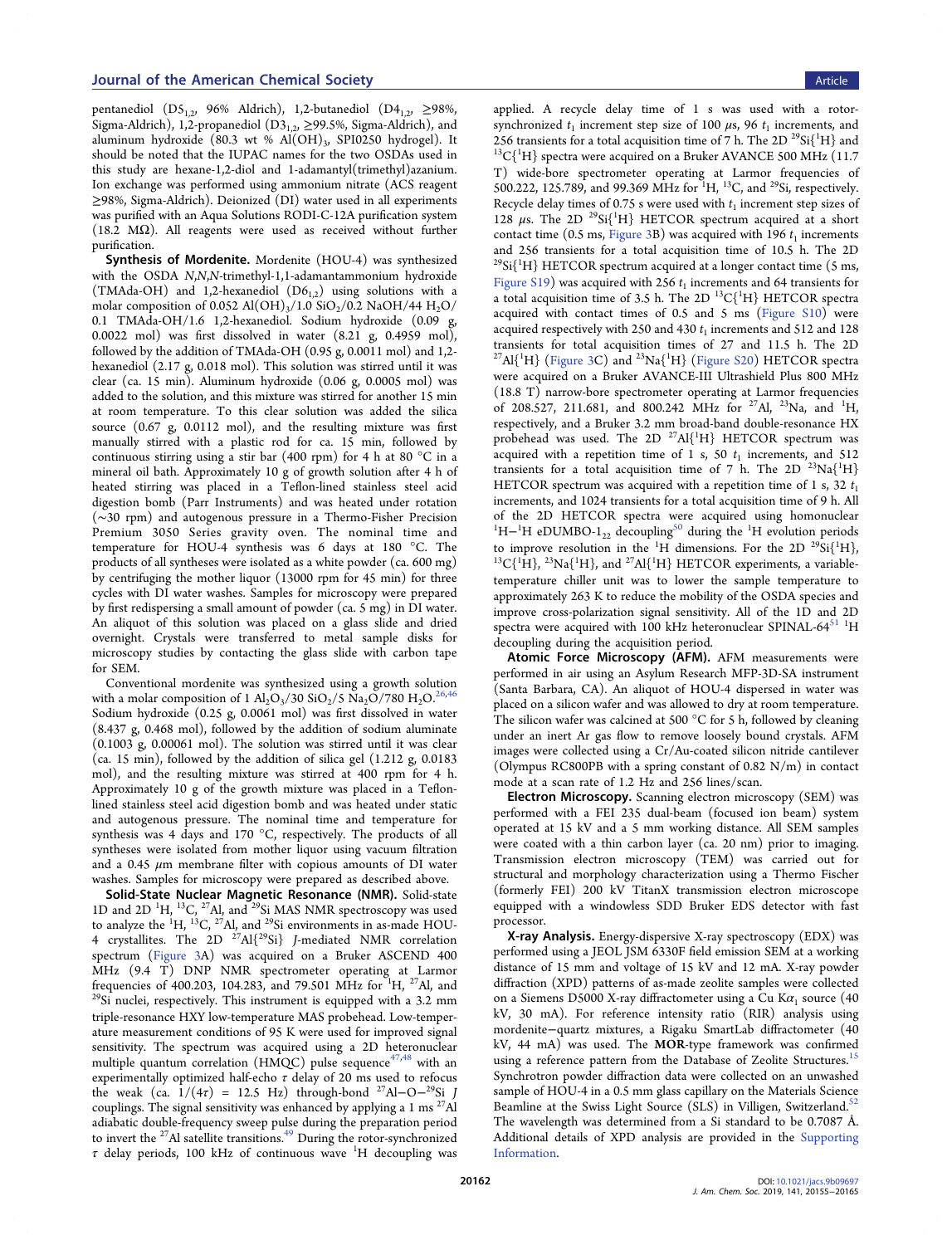<span id="page-8-0"></span>Molecular Dynamics (MD) Simulations. MD simulations were performed with GROMACS 4.6.7.<sup>[53](#page-10-0)</sup> The MOR zeolite framework was modeled as an all-silica structure using the ClayFF potential, [54](#page-10-0) whereas the OSDAs (TMAda<sup>+</sup>, 1,2-pentanediol, 1,2-butanediol, 1,2hexanediol, and 1,2-heptanediol) were described using the generalized AMBER force field.<sup>[55](#page-10-0)</sup> Atomic positions and lattice parameters for the mordenite framework were taken from the Database of Zeolite Structures. Na<sup>+</sup> ions were inserted into the 8-ring pockets, in the positions suggested by XRPD analysis ([Figure S13](http://pubs.acs.org/doi/suppl/10.1021/jacs.9b09697/suppl_file/ja9b09697_si_001.pdf)). Although Na<sup>+</sup> ions stabilize Al in the framework, the positions of the Al sites are not precisely known. Consequently, Al was implicitly modeled by smearing a negative charge over the oxygens in the 8-ring pockets to counterbalance the Na<sup>+</sup> ions and ensure electroneutrality. Potential parameters for describing van der Waals interactions between the OSDAs and zeolite framework atoms were evaluated using standard Lorentz−Berthelot combining rules.[56](#page-10-0) van der Waals and real-space Coulombic interactions were truncated using a cutoff of 0.9 nm, and the particle mesh Ewald method<sup>56</sup> was used to treat long-range electrostatics, with parameters chosen to ensure a relative error of less than  $10^{-4}$  in the calculated energy. The equations of motion were propagated using a leapfrog integration scheme with a 2 fs time step.<sup>5</sup> The temperature and pressure of the system were maintained using a Bussi-Parrinello velocity-rescaling thermostat<sup>[57](#page-10-0)</sup> and a Parrinello-Rahman barostat,<sup>58</sup> respectively. The relaxation time constants for both the thermostat and barostat were set to 2 ps.

Following our recent study of surfactant occlusion in MFI structured zeolites,<sup>[59](#page-10-0)</sup> energetically favorable conformations for the OSDAs in mordenite were sampled using a three-step procedure. First, the OSDAs were gradually inserted into the zeolite framework using the alchemical transformation procedure described by Kim et al., $60$  whereby the OSDAs were converted from an ideal gas to fully interacting molecules over the course of a short MD simulation (500 ps) at ambient temperature. This gradual insertion step ensured that the system did not become trapped in unphysical, high-energy conformations. Next, the conjugate gradient algorithm was used to minimize the configurational energy of the system. Finally, the configuration from the energy minimization step was use to initialize a nanosecond-long MD simulation at 300 K and 0 bar. Data from the last half of the MD trajectory were to evaluate the stabilization energy<sup>61,62</sup>  $E_s \equiv \langle U_{\rm sys} \rangle - \langle U_{\rm zero} \rangle - \sum_i n_i \langle U_{\rm SDA,i} \rangle$ , where  $\langle U_{\rm sys} \rangle$  is the average energy of the system,  $\langle U_{\text{zeo}} \rangle$  is the average energy of the empty zeolite framework,  $n_i$  is the number of inserted OSDA molecules of type  $i$ , and  $\langle U_{\mathrm{SDA},i} \rangle$  is the average energy computed for a single OSDA molecule under vacuum. The steps above were repeated to evaluate  $E_s$  for  $\sim 10^3$  different conformations at each OSDA loading considered in the study. Conformations with low  $E<sub>s</sub>$  values (lowest 10%) were saved for subsequent analysis.

Catalyst Preparation and Testing. Samples for catalysis were calcined in a Thermo Fisher Lindberg Blue furnace under a constant flow of 100 sccm dried air (Matheson Tri-Gas) at 550 °C for 5 h with a temperature ramping/cooling rate of 1 °C/min. These samples were converted to an acid form (Brønsted acids) by ion exchange, wherein the calcined zeolite was mixed with 1.0 M ammonium nitrate solution to obtain a 2 wt % suspension. This mixture was heated to 80 °C for 2 h to allow the exchange of  $Na^+$  with  $NH_4^+$ . This process was performed three times with centrifugation/washing between each ion exchange cycle. The final NH<sub>4</sub>-−eolite samples were washed three times with DI water before they were calcined once again under the same conditions stated above, thus becoming H-form zeolite.

Cumene cracking over H-form catalysts was carried out in a 1/4 in. stainless steel tube installed in a Thermo Scientific Lindberg Blue M furnace. The catalyst bed was supported between two plugs of quartz wool, and a K-type thermocouple (Omega Engineering) was inserted into the stainless tube to measure the temperature of the catalyst bed. Prior to the reaction, the catalyst bed was pretreated in situ at 550 °C for 3 h under a flow of dried air  $(6 \text{ cm}^3/\text{min}$  of  $O_2$ , 24 cm<sup>3</sup>/min of  $N_2$ ). After this pretreatment, the catalyst bed was cooled to the reaction temperature: i.e. 450 °C. Cumene (98%, Sigma-Aldrich) was fed by a syringe pump (Harvard Apparatus) at 2  $\mu$ L/min into a

heated inert gas stream of Ar  $(50 \text{ cm}^3/\text{min})$ , which resulted in a reactant flow with a weight hourly space velocity (WHSV) of 2  $h^{-1}$ . The cumene conversion is defined as the percentage of cumene reacted at the effluent of the catalyst bed. To compare the deactivation rate between different catalyst samples, the turnover number (TON) is calculated for a selected span of time-on-stream (TOS) using a modified form of the equation reported by Bhan and  $\cos$ -workers $\frac{6}{3}$ 

$$
TON(t) = \frac{1}{[H^+]_0} \int_{t_1}^{t_2} F(\tau) d\tau
$$
 (1)

where  $[H^+]_0$  is the total number of Brønsted acid sites (obtained from the NH<sub>3</sub>-TPD data in [Table S3](http://pubs.acs.org/doi/suppl/10.1021/jacs.9b09697/suppl_file/ja9b09697_si_001.pdf)),  $F(\tau)$  is the molar flow rate of converted carbon (reacted cumene), and  $t$  is the TOS selected between times  $t_1$  and  $t_2$  corresponding to 85 and 70% cumene conversion, respectively (i.e., regions of nearly linear deactivation in

[Figure 8\)](#page-6-0).<br>Temperature-Programmed Desorption of Ammonia (NH<sub>3</sub>-TPD). Temperature-programmed desorption of ammonia was performed by the Bhan group (University of Minnesota) on a Micromeritics Autochem II 2920 equipped with a TCD detector. Prior to TPD, ca. 100 mg of catalyst was first outgassed in He for 1 h at 600 °C with a heating ramp of 10 °C min<sup>−</sup><sup>1</sup> . Ammonia was adsorbed at 100 °C until saturatation, followed by flushing with He for 120 min at 100 °C. The ammonia desorption was monitored using a TCD detector until an upper temperature of 600 °C was reached with a ramp of 10  $^{\circ}$ C min<sup>-1</sup>, using a flow of 25 mL min<sup>-1</sup>.

## ASSOCIATED CONTENT

#### **6** Supporting Information

The Supporting Information is available free of charge at [https://pubs.acs.org/doi/10.1021/jacs.9b09697.](https://pubs.acs.org/doi/10.1021/jacs.9b09697?goto=supporting-info)

> Additional details of materials characterization, including XRD patterns, SEM and TEM images, TGA profiles, elemental analysis, solid-state NMR, AFM images and height profiles, details of molecular modeling, and examples of alternative synthesis conditions employing variants of OSDAs and the addition of modifiers ([PDF](http://pubs.acs.org/doi/suppl/10.1021/jacs.9b09697/suppl_file/ja9b09697_si_001.pdf)) Molecular dynamics simulations [\(MP4\)](http://pubs.acs.org/doi/suppl/10.1021/jacs.9b09697/suppl_file/ja9b09697_si_002.mp4)

## ■ AUTHOR INFORMATION

#### Corresponding Authors

\*E-mail for B.F.C.: [bradc@engineering.ucsb.edu.](mailto:bradc@engineering.ucsb.edu)

\*E-mail for J.D.R.: [jrimer@central.uh.edu](mailto:jrimer@central.uh.edu).

#### ORCID<sup>®</sup>

Zachariah J. Berkson: [0000-0002-2157-4172](http://orcid.org/0000-0002-2157-4172) Yufeng Shen: [0000-0001-9777-4691](http://orcid.org/0000-0001-9777-4691) Zhiyuan Zeng: [0000-0001-7483-1438](http://orcid.org/0000-0001-7483-1438) Haimei Zheng: [0000-0003-3813-4170](http://orcid.org/0000-0003-3813-4170) Jeremy C. Palmer: [0000-0003-0856-4743](http://orcid.org/0000-0003-0856-4743) Bradley F. Chmelka: [0000-0002-4450-6949](http://orcid.org/0000-0002-4450-6949) Jeffrey D. Rimer: [0000-0002-2296-3428](http://orcid.org/0000-0002-2296-3428)

#### Author Contributions

All authors have given approval to the final version of the manuscript.

#### Notes

The authors declare no competing financial interest.

# ■ ACKNOWLEDGMENTS

J.D.R. acknowledges support primarily from the U.S. Department of Energy, Office of Science, Office of Basic Energy Sciences (Award DE-SC0014468). J.D.R. and J.C.P. acknowledge funding from the Welch Foundation (Award Nos. E-1794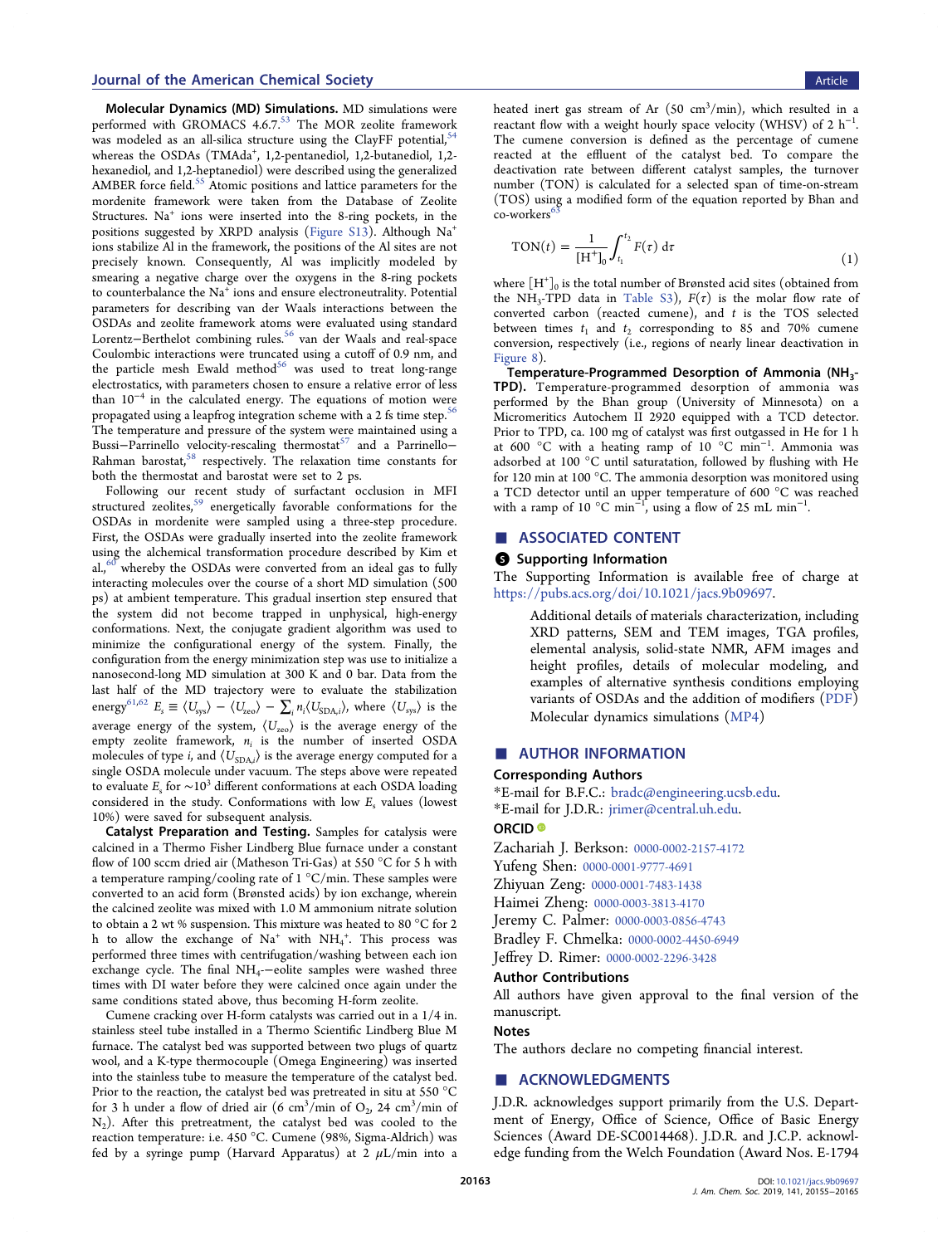<span id="page-9-0"></span>and E-1882, respectively). Z.J.B. was supported by a grant from the BASF Corporation. The solid-state MAS NMR measurements at the University of California, Santa Barbara (UCSB), made use of the MRL Shared Experimental Facilities, which are supported by the MRSEC program of the NSF under Award No. DMR 1720256, a member of the Materials Research Facilities Network ([www.mrfn.org](http://www.mrfn.org)). L.B.M. thanks Nicola Casati for his assistance with the synchrotron powder diffraction measurements on the Materials Science Beamline at the SLS in Villigen, Switzerland, and UCSB for hosting her as a visiting scholar. H.Z. acknowledges funding from DOE Office of Basic Energy Sciences, Materials Sciences and Engineering Division, under Contract No. DE-AC02-05-CH11231 within the KC22ZH program. We are grateful to M. F. Hsieh for help with catalyst testing and M. D. Susman for help with quartz calibration analysis. We thank A. Bhan and Z. Shi at the University of Minnesota for help with  $NH<sub>3</sub>-TPD$  measurements.

## ■ REFERENCES

(1) Ng, E. P.; Chateigner, D.; Bein, T.; Valtchev, V.; Mintova, S. Capturing Ultrasmall EMT Zeolite from Template-Free Systems. Science 2012, 335 (6064), 70−73.

(2) Zhang, X. Y.; Liu, D. X.; Xu, D. D.; Asahina, S.; Cychosz, K. A.; Agrawal, K. V.; Al Wahedi, Y.; Bhan, A.; Al Hashimi, S.; Terasaki, O.; Thommes, M.; Tsapatsis, M. Synthesis of Self-Pillared Zeolite Nanosheets by Repetitive Branching. Science 2012, 336 (6089), 1684−1687.

(3) Olsbye, U.; Svelle, S.; Bjorgen, M.; Beato, P.; Janssens, T. V. W.; Joensen, F.; Bordiga, S.; Lillerud, K. P. Conversion of Methanol to Hydrocarbons: How Zeolite Cavity and Pore Size Controls Product Selectivity. Angew. Chem., Int. Ed. 2012, 51 (24), 5810−5831.

(4) Rimer, J. D.; Kumar, M.; Li, R.; Lupulescu, A. I.; Oleksiak, M. D. Tailoring the physicochemical properties of zeolite catalysts. Catal. Sci. Technol. 2014, 4 (11), 3762−3771.

(5) Bereciartua, P. J.; Cantin, A.; Corma, A.; Jorda, J. L.; Palomino, M.; Rey, F.; Valencia, S.; Corcoran, E. W.; Kortunov, P.; Ravikovitch, P. I.; Burton, A.; Yoon, C.; Wang, Y.; Paur, C.; Guzman, J.; Bishop, A. R.; Casty, G. L. Control of zeolite framework flexibility and pore topology for separation of ethane and ethylene. Science 2017, 358 (6366), 1068−1071.

(6) Brand, S. K.; Schmidt, J. E.; Deem, M. W.; Daeyaert, F.; Ma, Y. H.; Terasaki, O.; Orazov, M.; Davis, M. E. Enantiomerically enriched, polycrystalline molecular sieves. Proc. Natl. Acad. Sci. U. S. A. 2017, 114 (20), 5101−5106.

(7) Gallego, E. M.; Portilla, M. T.; Paris, C.; León-Escamilla, A.; Boronat, M.; Moliner, M.; Corma, A. Ab initio" synthesis of zeolites for preestablished catalytic reactions. Science 2017, 355 (6329), 1051.

(8) Na, K.; Jo, C.; Kim, J.; Cho, K.; Jung, J.; Seo, Y.; Messinger, R. J.; Chmelka, B. F.; Ryoo, R. Directing Zeolite Structures into Hierarchically Nanoporous Architectures. Science 2011, 333 (6040), 328−332.

(9) Simancas, R.; Dari, D.; Velamazan, N.; Navarro, M. T.; Cantin, A.; Jorda, J. L.; Sastre, G.; Corma, A.; Rey, F. Modular Organic Structure-Directing Agents for the Synthesis of Zeolites. Science 2010, 330 (6008), 1219−1222.

(10) Jeon, M. Y.; Kim, D.; Kumar, P.; Lee, P. S.; Rangnekar, N.; Bai, P.; Shete, M.; Elyassi, B.; Lee, H. S.; Narasimharao, K.; Basahel, S. N.; Al-Thabaiti, S.; Xu, W. Q.; Cho, H. J.; Fetisov, E. O.; Thyagarajan, R.; DeJaco, R. F.; Fan, W.; Mkhoyan, K. A.; Siepmann, J. I.; Tsapatsis, M. Ultra-selective high-flux membranes from directly synthesized zeolite nanosheets. Nature 2017, 543 (7647), 690−694.

(11) De Yoreo, J. J.; Gilbert, P.; Sommerdijk, N.; Penn, R. L.; Whitelam, S.; Joester, D.; Zhang, H. Z.; Rimer, J. D.; Navrotsky, A.; Banfield, J. F.; Wallace, A. F.; Michel, F. M.; Meldrum, F. C.; Colfen, H.; Dove, P. M. Crystallization by particle attachment in synthetic, biogenic, and geologic environments. Science 2015, 349 (6247), aaa6760.

(12) Morris, S. A.; Bignami, G. P. M.; Tian, Y.; Navarro, M.; Firth, D. S.; Cejka, J.; Wheatley, P. S.; Dawson, D. M.; Slawinski, W. A.; Wragg, D. S.; Morris, R. E.; Ashbrook, S. E. In situ solid-state NMR and XRD studies of the ADOR process and the unusual structure of zeolite IPC-6. Nat. Chem. 2017, 9 (10), 1012−1018.

(13) Olafson, K. N.; Li, R.; Alamani, B. G.; Rimer, J. D. Engineering Crystal Modifiers: Bridging Classical and Nonclassical Crystallization. Chem. Mater. 2016, 28 (23), 8453−8465.

(14) Berkson, Z. J.; Messinger, R. J.; Na, K.; Seo, Y.; Ryoo, R.; Chmelka, B. F. Non-Topotactic Transformation of Silicate Nanolayers into Mesostructured MFI Zeolite Frameworks During Crystallization. Angew. Chem., Int. Ed. 2017, 56 (19), 5164−5169.

(15) Baerlocher, C.; McCusker, L. B., Database of Zeolite Structures; [http://www.iza-structure.org/databases/.](http://www.iza-structure.org/databases/)

(16) Valtchev, V.; Tosheva, L. Porous Nanosized Particles: Preparation, Properties, and Applications. Chem. Rev. 2013, 113 (8), 6734−6760.

(17) Chiang, H.; Bhan, A. Catalytic consequences of hydroxyl group location on the rate and mechanism of parallel dehydration reactions of ethanol over acidic zeolites. J. Catal. 2010, 271 (2), 251−261.

(18) Grundner, S.; Markovits, M. A. C.; Li, G.; Tromp, M.; Pidko, E. A.; Hensen, E. J. M.; Jentys, A.; Sanchez-Sanchez, M.; Lercher, J. A. Single-site trinuclear copper oxygen clusters in mordenite for selective conversion of methane to methanol. Nat. Commun. 2015, 6, 7546.

(19) Rozanska, X.; van Santen, R. A.; Hutschka, F.; Hafner, J. A periodic DFT study of intramolecular isomerization reactions of toluene and xylenes catalyzed by acidic mordenite. J. Am. Chem. Soc. 2001, 123 (31), 7655−7667.

(20) Gora-Marek, K.; Tarach, K.; Tekla, J.; Olejniczak, Z.; Kustrowski, P.; Liu, L. C.; Martinez-Triguero, J.; Rey, F. Hierarchical Mordenite Dedicated to the Fluid Catalytic Cracking Process: Catalytic Performance Regarding Textural and Acidic Properties. J. Phys. Chem. C 2014, 118 (48), 28043−28054.

(21) Bhan, A.; Allian, A. D.; Sunley, G. J.; Law, D. J.; Iglesia, E. Specificity of sites within eight-membered ring zeolite channels for carbonylation of methyls to acetyls. J. Am. Chem. Soc. 2007, 129 (16), 4919−4924.

(22) Boronat, M.; Martinez-Sanchez, C.; Law, D.; Corma, A. Enzyme-like Specificity in Zeolites: A Unique Site Position in Mordenite for Selective Carbonylation of Methanol and Dimethyl Ether with CO. J. Am. Chem. Soc. 2008, 130 (48), 16316−16323.

(23) Vangeem, P. C.; Scholle, K.; Vandervelden, G. P. M.; Veeman, W. S. Study of the Transformation of Small-port into Large-port Mordenite by Magic Angle Spinning NMR and Infrared Spectroscopy. J. Phys. Chem. 1988, 92 (6), 1585−1589.

(24) Simoncic, P.; Armbruster, T. Peculiarity and defect structure of the natural and synthetic zeolite mordenite: A single-crystal X-ray study. Am. Mineral. 2004, 89 (2−3), 421−431.

(25) Pastvova, J.; Kaucky, D.; Moravkova, J.; Rathousky, J.; Sklenak, S.; Vorokhta, M.; Brabec, L.; Pilar, R.; Jakubec, I.; Tabor, E.; Klein, P.; Sazama, P. Effect of Enhanced Accessibility of Acid Sites in Micromesoporous Mordenite Zeolites on Hydroisomerization of n-Hexane. ACS Catal. 2017, 7 (9), 5781−5795.

(26) Hincapie, B. O.; Garces, L. J.; Zhang, Q. H.; Sacco, A.; Suib, S. L. Synthesis of mordenite nanocrystals. Microporous Mesoporous Mater. 2004, 67 (1), 19−26.

(27) Nosheen, S.; Galasso, F.; Suib, S. L. Synthesis of Mordenite Aggregates of Nanometer-Sized Crystallites. Sci. Adv. Mater. 2009, 1  $(1), 31–37.$ 

(28) Ren, L. M.; Guo, Q.; Zhang, H. Y.; Zhu, L. F.; Yang, C. G.; Wang, L.; Meng, X. J.; Feng, Z. C.; Li, C.; Xiao, F. S. Organotemplatefree and one-pot fabrication of nano-rod assembled plate-like microsized mordenite crystals. J. Mater. Chem. 2012, 22 (14), 6564−6567. (29) Jo, C.; Jung, J.; Shin, H. S.; Kim, J.; Ryoo, R. Capping with Multivalent Surfactants for Zeolite Nanocrystal Synthesis. Angew. Chem., Int. Ed. 2013, 52 (38), 10014−10017.